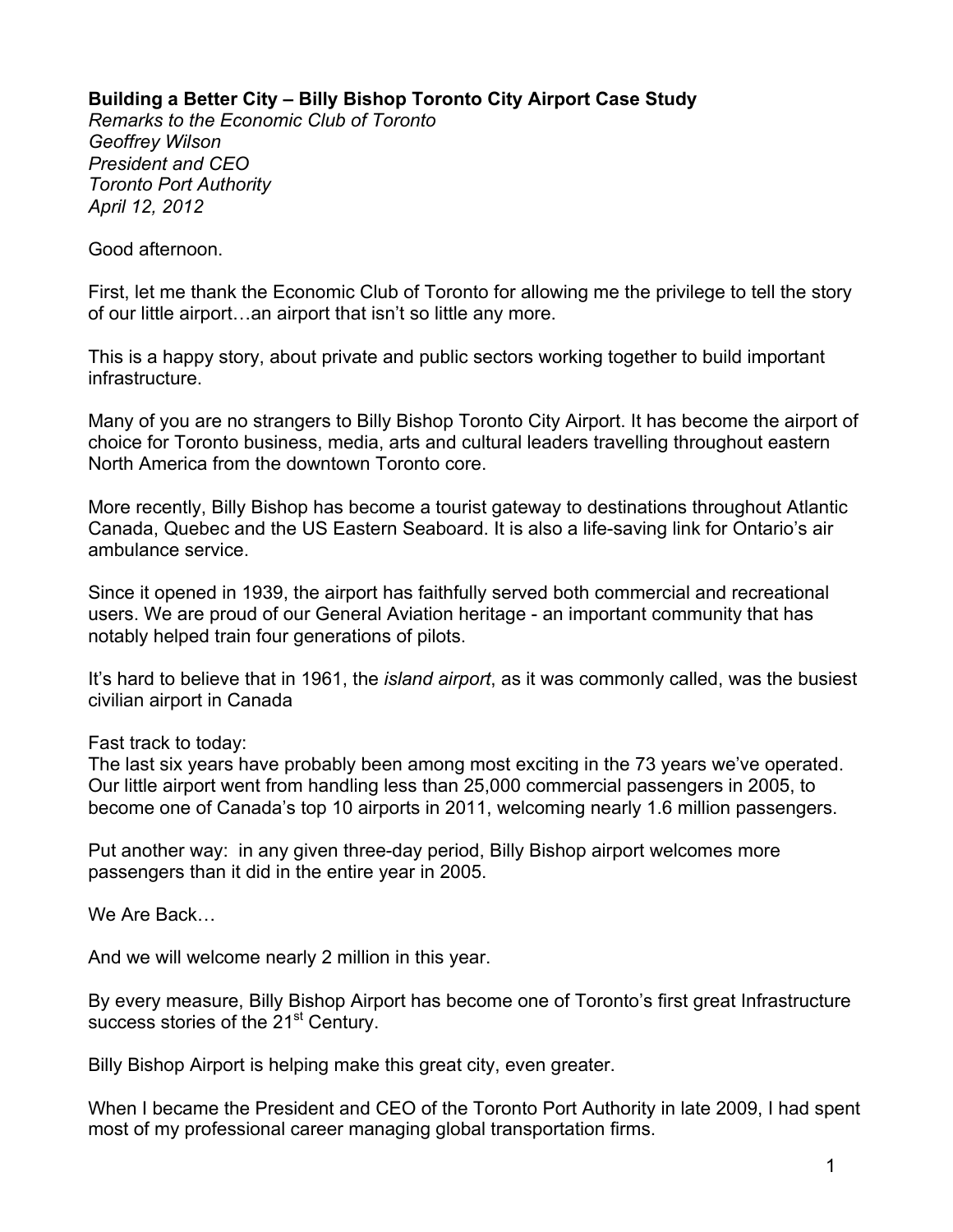My vantage point as an international manager was from countries that spared little expense to build incredible infrastructure: Ports, Airports, Highways, and yes Tunnels.

I watched as these countries built with the future in mind, and built today, with a sense of urgency, to make things happen.

The explosive growth in global trade, in global airline travel has been all about the ability to make important Infrastructure happen …and now.

Without it, you have a problem void.

You don't attract entrepreneurs, foster an ability to grow, create jobs and opportunities.

My experience in creating and enhancing critical world-class infrastructure is what drew me to the Toronto Port Authority in 2009.

I saw an organization that was committed to building a foundation for success through modern infrastructure.

I also saw the Port Authority as a leader in the amazing harbour community in the middle of transforming into one of the most attractive mixed-use urban areas in the world. The Port Authority had an important role to play as the transportation partner in this grand revitalization of the waterfront.

We feel urgency. We aren't waiting for ideal conditions to build the infrastructure necessary to make Toronto a transportation leader. We're taking action now, to protect jobs, to build a stronger community, and to build a gateway to the city of which all of us can be proud.

The right time for preparing your business  $-$  or your city  $-$  for future success is always the same: as soon as possible; now - and with the future, the possible … always in mind.

The TPA's Board gave me an important mandate in 2009: to deliver on its vision to create and enhance Toronto's waterfront transportation infrastructure.

In doing so, we can foster growth and raise the profile of our all important city-airport, our unique cargo facilities, our marine passenger cruise ship terminal, and our popular recreational marina at the foot of Leslie Street.

…We weren't expecting to become a *media darling* along the way…

Last fall, the CBS "Early Show" ran a travel segment with host Peter Greenberg, saying that Billy Bishop Airport in Toronto was quote: "*one of the coolest urban airports in the world."* 

Perhaps 25-30 million viewers tuned in to that show. This piece set in motion even more laudatory media attention from abroad.

Convenient, yes. Well-managed, definitely. Picturesque and inspiring to fly in and out of ...absolutely.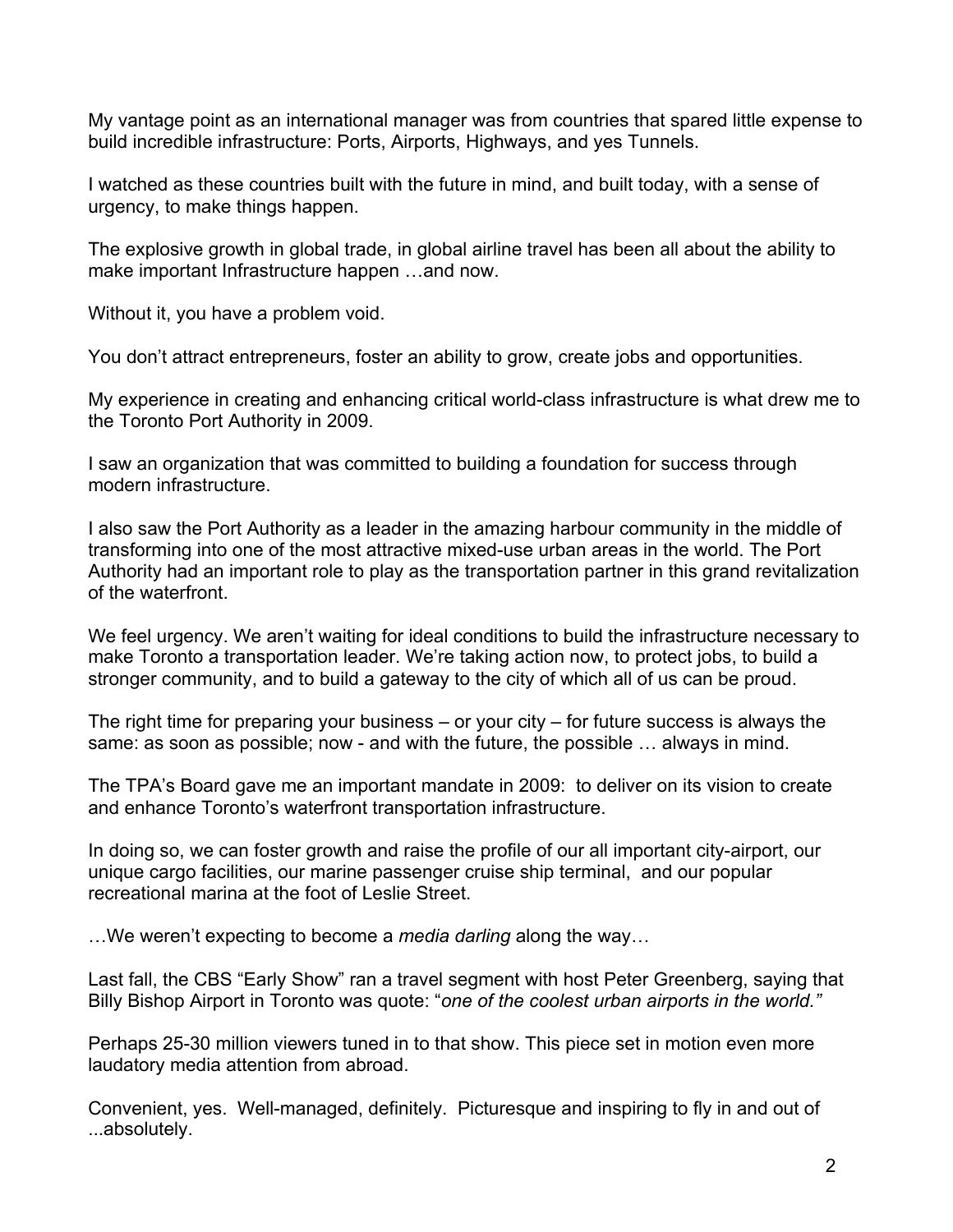But I never thought our airport would be known for being "cool." Neither, I must add, did my teenage sons, who of course were quick to remind me that Greenberg was speaking about the airport and its wonderful carriers.

The cool factor that has caught on with Billy Bishop Airport revolves around one basic truth: *Our airport represents Toronto as an energetic, creative, urban centre on the rise*. It is easily accessible by public transit and has become a shining example of how an airport can fit into and enhance a mixed-use neighbourhood and Community.

Billy Bishop Airport has captured the imagination of Toronto and its movers and shakers. We reflect the image of this city as a dynamic, innovative, urban oasis determined to compete and excel on the world stage with other culture and business centres.

Let's start with what makes us unique:

The first thing is that we are the only airport in Canada that is run by a Port Authority.

We are the only airport in Canada that operates in a marine environment and must blend into a waterfront community of residents, businesses and recreational features.

We celebrate an important GREEN heritage: we are the only airport in Canada powered 100% by renewable power, courtesy of our important relationship with Bullfrog Power.

On top of that, you cannot simply build an urban airport today. Those that have one, Toronto-Canada, London - England for example, form an exclusive club, and should treasure it.

Aspiring global cities can only look on, long with envy.

Billy Bishop works because it is located in a city that is a one-hour turboprop flight to the greatest commercial and government centres in North America. Billy Bishop is convenient to get to … and that makes people happy. It is no surprise that 97 per cent of our customers say in a recent Ipsos Reid poll that they are either satisfied or *highly* satisfied with the service we provide.

Billy Bishop is also growing far more dramatically than any other airport in North America. Last year, our passenger activity grew by 30 per cent over 2010. The average growth rate for Canadian airports is 2.8 per cent. In fact we have grown at rates in excess of 30 per cent for each of the past 4 years.

As I said, we expect about 2 million passengers to use Billy Bishop this year.

We are governed by an important agreement, a Tripartite Agreement with the Federal Government and the City of Toronto. Importantly, it limits our size and operation. In 2010, after a comprehensive analysis and traffic assessment, we determined that Billy Bishop could comfortably support a maximum 202 slots a day – a slot being either a landing or takeoff occurrence. Any more than that would cause added passenger congestion in the existing airport facility, an increased disturbance to the surrounding community, and would be close to the capacity limits provided for in our Agreement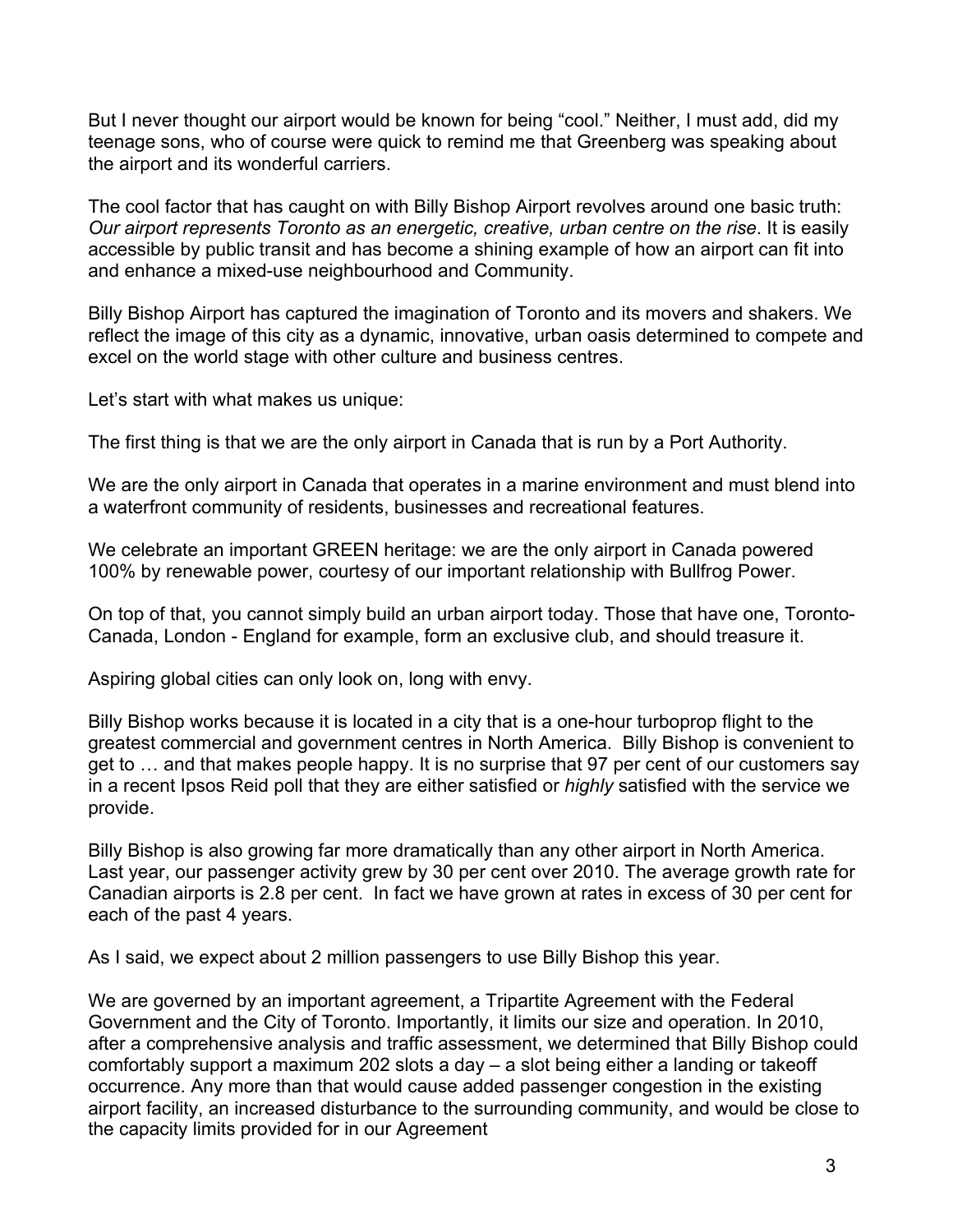With Porter's new service commencing to Washington this month, the 202<sup>nd</sup> slot will go into operation.

U.S. destinations are becoming increasingly popular with our customers, and we are actively pursuing U.S. Customs and Immigration Pre-Clearance facilities to make these destinations easier to get to. So, for all intents and purposes, we're now at capacity at Billy Bishop in terms of commercial airline activity. From here on in, our growth will depend on the mix and expansion of attractive new destinations from the airport, not flights.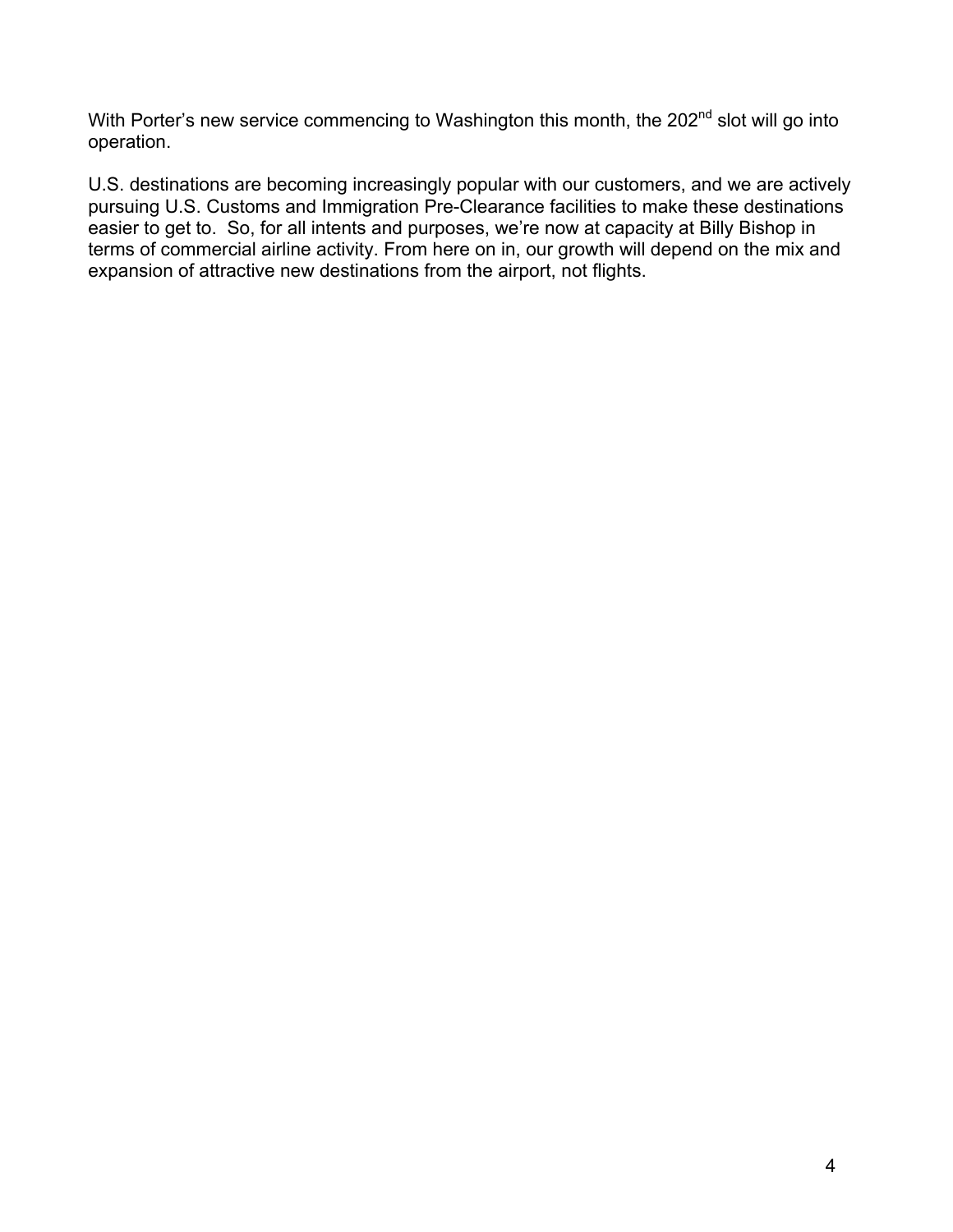## THE BBTCA CASE STUDY

As an airport, Billy Bishop is a success on every level: convenience, service, modern comforts, and friendly staff. We have two amazing commercial partners – Porter Airlines and Air Canada – that have invested wisely in improving their service out of Billy Bishop.

Not only is our airport popular with passengers, but it has enjoyed widespread public support. In polls we have conducted every year since 2007, between two-thirds and three-quarters of Torontonians have enthusiastically supported Billy Bishop Airport, its service and improving its infrastructure.

A couple of points:

The airport can bring people back downtown, to live, work and play.

We have been working together with our community partners in the waterfront neighborhood associations to build bridges of understanding. We strongly believe that the airport can act as a powerful gateway to help bring more people downtown to enjoy the waterfront.

The airport can be a meeting place for community, culture and commerce to re-brand and reenergize a changing city.

Last year, the Port Authority hosted its first Sail-In Cinema event to celebrate our 100<sup>th</sup> anniversary. It was a great success, with hundreds of people and boaters gathering at Corus Quay over three nights to watch films under starlight.

Billy Bishop Airport played an important role in bringing public attention to the Port Authority and all that we do.

In the coming years, leading up to the 2015 Pan Am Games, Billy Bishop Airport will help welcome the world to our great city.

And Billy Bishop Airport can be a place that blends in and adds a positive dimension to a vibrant waterfront community.

The transformation of our lakeshore under the leadership of Waterfront Toronto is likely to be the most exciting urban development in Toronto for the next half-century.

We have been working closely with Waterfront Toronto to make sure Billy Bishop Airport – and all of the Port Authority's assets – can add value to the mixed-use revitalization underway.

I want to speak about our relationship with Robert Deluce and Porter Airlines.

Eight years ago, in 2004, our airport was outdated, unattractive and little used. There were fewer than 30,000 passengers a year using it for commercial travel. The terminal was outdated; the ferry serving it was rusting away. It was popular with private aircraft operators, but regular scheduled commercial service was spotty and getting spottier.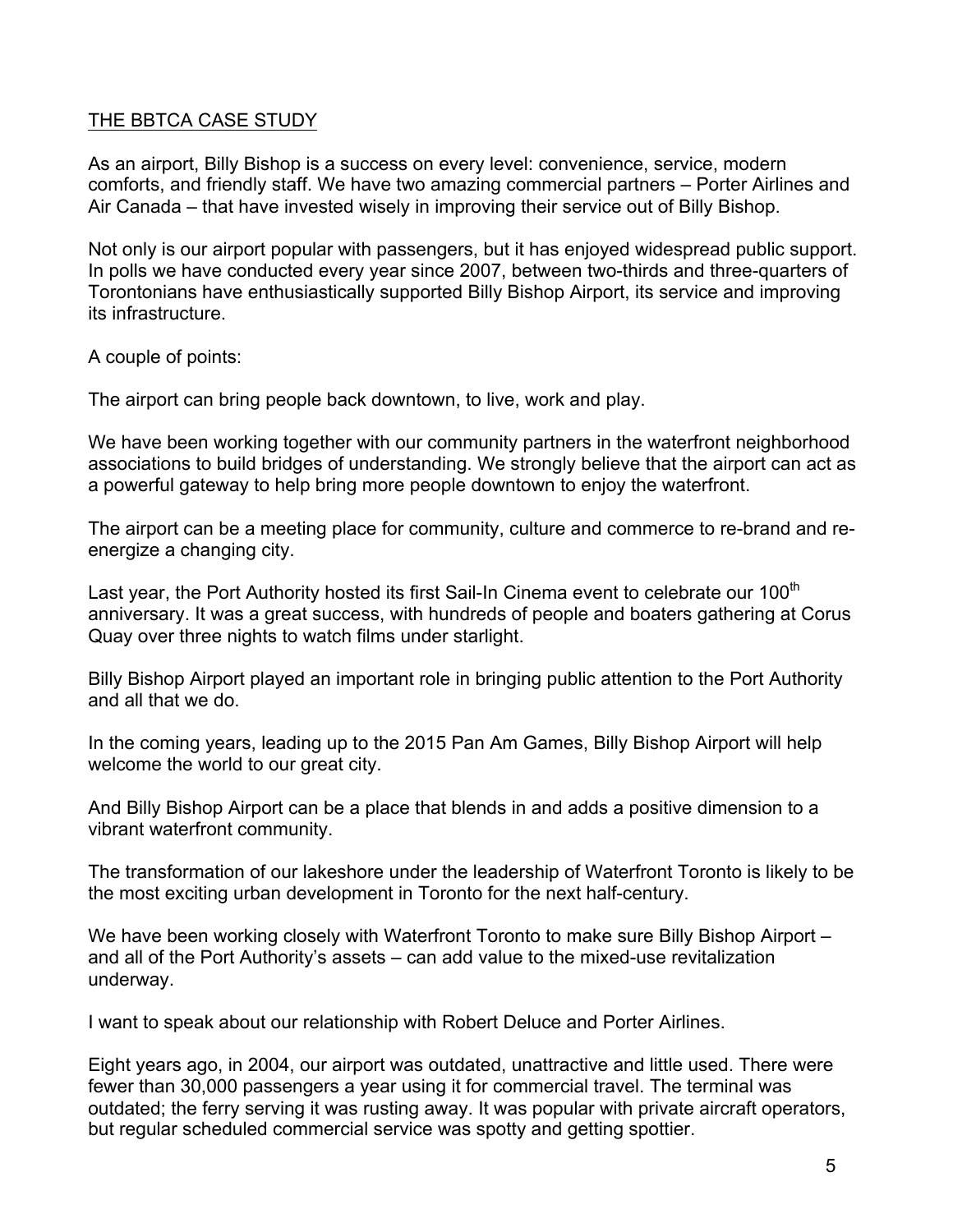The TPA owned and operated the airport since its days as an air force training facility in 1939. We were faced with a dilemma: keep the airport as a quaint, money-losing airstrip, or close it down.

There was a third option, one that fit in nicely with the airport's downtown location. But it also fit in with the important – and increasingly imperative – efforts to enhance downtown Toronto as a thriving business centre.

With the right visionary partner, careful planning and execution, and targeted investment in much needed infrastructure improvements, the Port Authority knew the island airport could be successful again.

There was a growing demand for business and tourist travel to cities within 90-minute flying time from Toronto: Ottawa, Montreal, Chicago, New York and Boston. And there was enormous desire for an airport within a 15-minute cab ride of downtown.

With Robert Deluce and Porter Airlines, we found a partner that was not afraid to create a new market, one based on premium service and convenience at a reasonable price.

With Bombardier Aerospace's new generation of Dash 8 turboprops – the Q400s – Porter found a quiet, energy efficient aircraft to get the job done. (A few of you may know: the "Q" designation in the plane's name actually stands for *"Quiet".)*

The combination of this remarkable plane and this remarkable entrepreneur have brought the airport back to life, and on to international attention.

I cannot emphasize enough how crucial Mr. Deluce and Porter have been to the success of Billy Bishop Airport. Without a partner like Robert – an experienced entrepreneur with a successful background in aviation – we would not have been able to make the transition from an underused airport to the *coolest urban airport in the world.*

And, if imitation is the greatest form of flattery, then Air Canada's recent return to the airport using the Q400 says it all. And it is a Win-Win for you, the consumer.

I want to talk a bit about our fantastic Pedestrian Tunnel Project.

In the last two years, we have built a new terminal building, installed noise-reduction barriers and launched a new ferry.

In order to handle our expected two million passengers and maintain our hard-earned reputation for service and convenience, we needed to improve access to Billy Bishop. The Ferry service did a good job, but interrupted natural passenger flow. A consistent, more reliable access-service was needed for a world class airport.

As you know, the TPA has recently begun construction on a pedestrian tunnel that will operate underground beneath the Western Channel to bolster our existing ferry service. This is one of the most exciting new infrastructure projects undertaken in Toronto in many decades.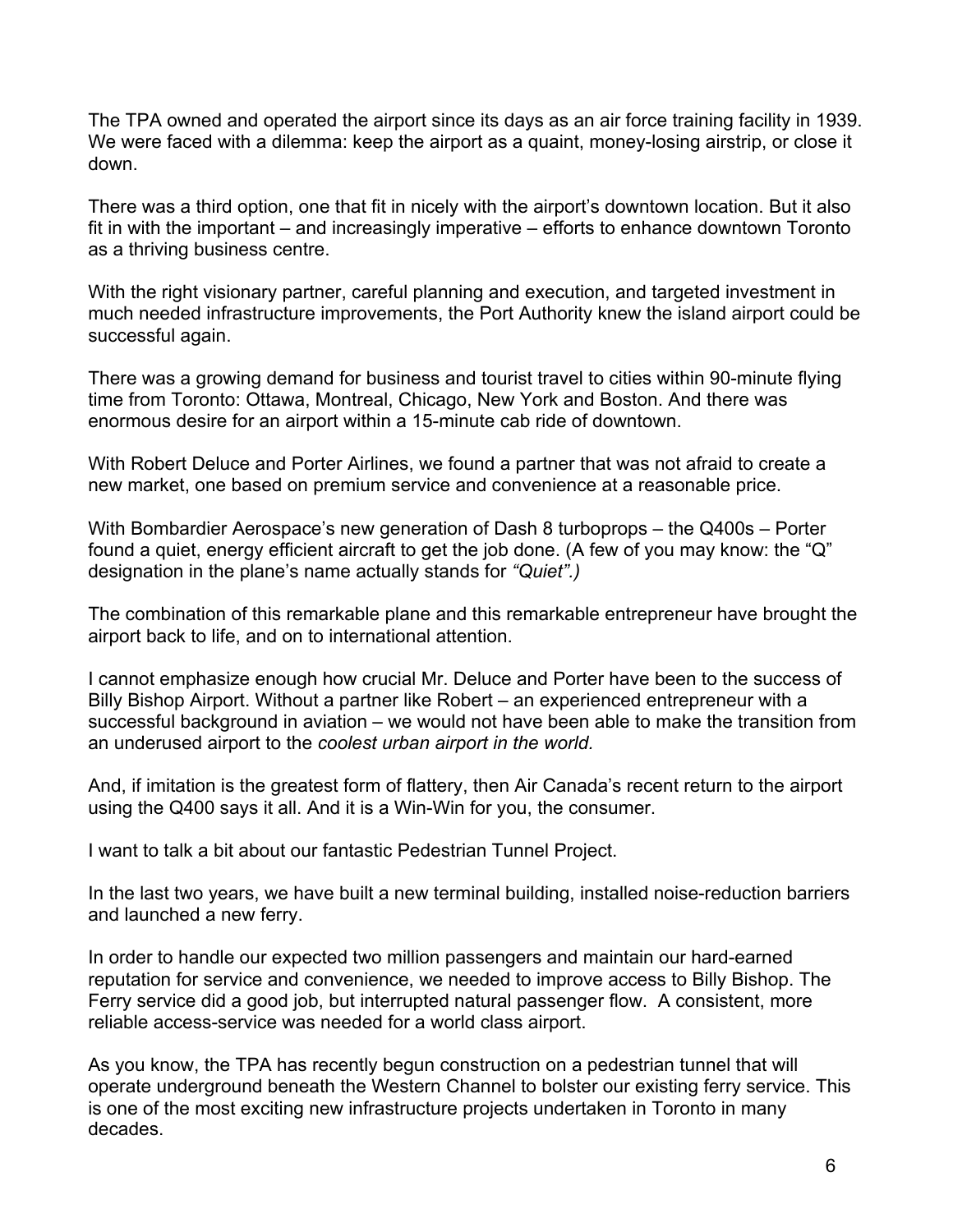It's clear that Torontonians are aching for more creative infrastructure solutions. The tunnel project has captured the city's imagination.

When completed in 2014, the tunnel will be 10 stories deep, more than 800 feet long with 1000 feet of moving sidewalks on four tracks, 6 elevator banks on the mainland, and nearly 600 feet of escalators (3 in total) for access to the terminal.

There will be a magnificent glass walled pavilion as an entry point on the mainland, and an atrium providing a spectacular view back to the City from the Island side.

It is an extraordinary project.

The tunnel will not replace the ferry - it will continue to carry vehicles and passengers if they choose. Passengers seem to appreciate the charm and uniqueness of the water crossing. (At least in the summer months...)

The tunnel will create a new dimension to our transportation mix without adding to our carbon footprint. There will be about 40,000 downtown Toronto households whose residents will easily be able to walk – yes, walk – within 20 minutes to catch their flight to the airport.

Of course they don't have to walk. They can also cycle to the airport. Or take a shuttle bus from the Royal York Hotel. Or a streetcar down Bathurst Street. What they *don't have* to do is drive or even take a taxi.

Importantly, it is Billy Bishop passengers who will finance the \$82.5 million cost for this tunnel through a \$20 airport user fee.

The fee compares favourably to other Canadian airports.

It is important to note: Not a single penny is coming from taxpayers and the Public Purse.

The Port Authority found a model to build innovative new infrastructure – and to build it quickly – on time and on budget, because we had to.

And we took the opportunity to work closely with the City of Toronto as our partners, incorporating their own planned tunnel project work into ours, thus saving taxpayers more than \$10 million in costs, and a duplicate construction disturbance in the area.

The result has been exceptional planning and a win for all stakeholders.

The one thing I have learned in my 25-plus years creating new infrastructure is that if civil projects are done right, that is – well thought out, in partnership, and with a long term view to the future, they will pay for themselves.

I'd like to say a word about Pearson Airport.

Many people often ask, how do you expect to compete with Pearson International in the long term?